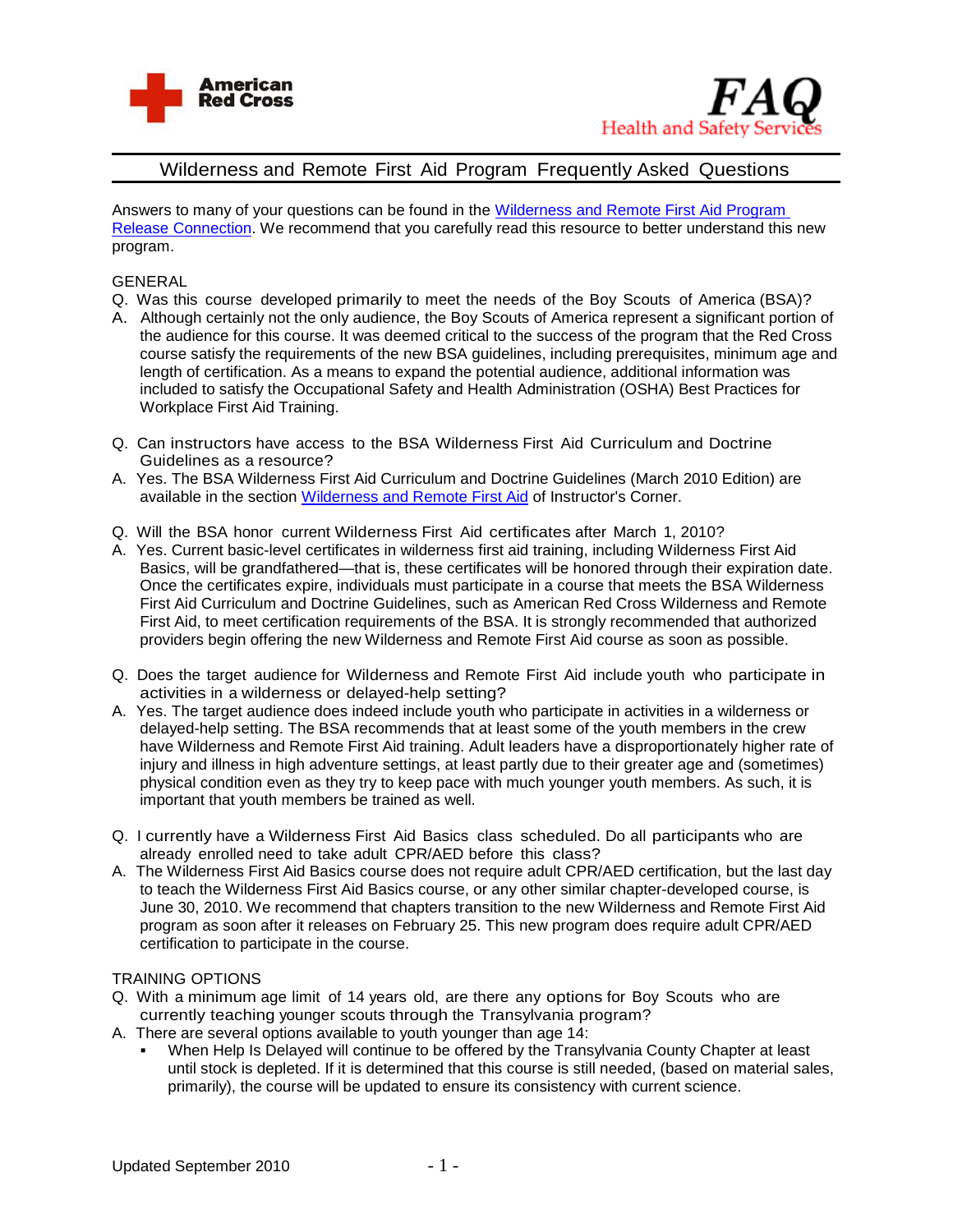- The First Aid: Responding to Emergencies course lessons that cover delayed-help situations. These lessons might be suitable depending on the specific needs.
- They can participate in a Wilderness and Remote First Aid course but cannot be certified.

ADMINISTRATION

- Q. What is the average price range that the program's competition charges for this type of course?
- A. Chapters are encouraged to base the course delivery price for Wilderness and Remote First Aid on the prevailing market price (i.e., the price competitors in your specific geographic market are charging for a comparable course). To determine the market price, you must first conduct market research. Market research will help you identify who your competitors are, what price they are charging, uncover the differences between your course and theirs, the quality of their materials, what the demand for the course is locally and more.

The concept underlying American Red Cross pricing is "value pricing" – providing a quality course or product at a competitive price. Sometimes new market penetration is most readily achieved by pricing your program below that of your competitors depending on the intensity of competition in your market. If you have no direct competitors this should not be necessary.

It is important to do your homework so that you can make an informed decision on the right price to charge, the one that optimizes your competitive position and maximizes revenue. A link to the Materials, Equipment and Supplies Spreadsheet is [provided](https://crossnet.redcross.org/chapters/services/health_safety/programs/WildernessRemoteFA/MaterialsOrdering.asp) as a tool to help you determine pricing for your area.

- Q. What is the suggested pricing that charges should charge for this course?
- A. Chapters are encouraged to base the course delivery price for Wilderness and Remote First Aid on the prevailing market price (i.e., the price competitors in your specific geographic market are charging for a comparable course). To determine the market price, you must first conduct market research. Market research will help you identify who your competitors are, what price they are charging, uncover the differences between your course and theirs, the quality of their materials, what the demand for the course is locally and more.

The concept underlying American Red Cross pricing is "value pricing" – providing a quality course or product at a competitive price. Sometimes new market penetration is most readily achieved by pricing your program below that of your competitors depending on the intensity of competition in your market. If you have no direct competitors this should not be necessary.

It is important to do your homework so that you can make an informed decision on the right price to charge, the one that optimizes your competitive position and maximizes revenue. A link to the Materials, Equipment and Supplies Spreadsheet is [available.](https://crossnet.redcross.org/chapters/services/health_safety/programs/WildernessRemoteFA/MaterialsOrdering.asp)

- Q. It is strongly recommended that major portions of this course be taught in an outdoor setting. What are suggestions for "outdoor settings" for APs in cities or suburbs?
- A. Outdoor settings could include a grassy area outside a classroom, a local park or a nature trail.
- Q. What is the instructor-to-participant ratio for the basic-level course?
- A. The instructor-to-participant ratio is one instructor for every six to 10 participants. However, because this is a long course that is loaded with activities, a co-instructor can be extremely helpful and make the class more enjoyable for all concerned even in a class with six to 10 participants.
- Q. There is a lot to cover in the basic-level Wilderness and Remote First Aid course in 16 hours. What can instructors do to be sure that they stay within the allotted time?
- A. There is indeed a great deal to cover in the 16-hours. The following are some tips:
	- When planning the course, the host organization and instructor must consider how long each class session will be and what breaks are required. It also does not include time for the Additional Activities, which includes the optional written exam. All time allotted for breaks or meal time is in addition to the 16 hours. Be sure that the course schedule accurately reflects the full amount of
		- o time and that the participants are informed in advance.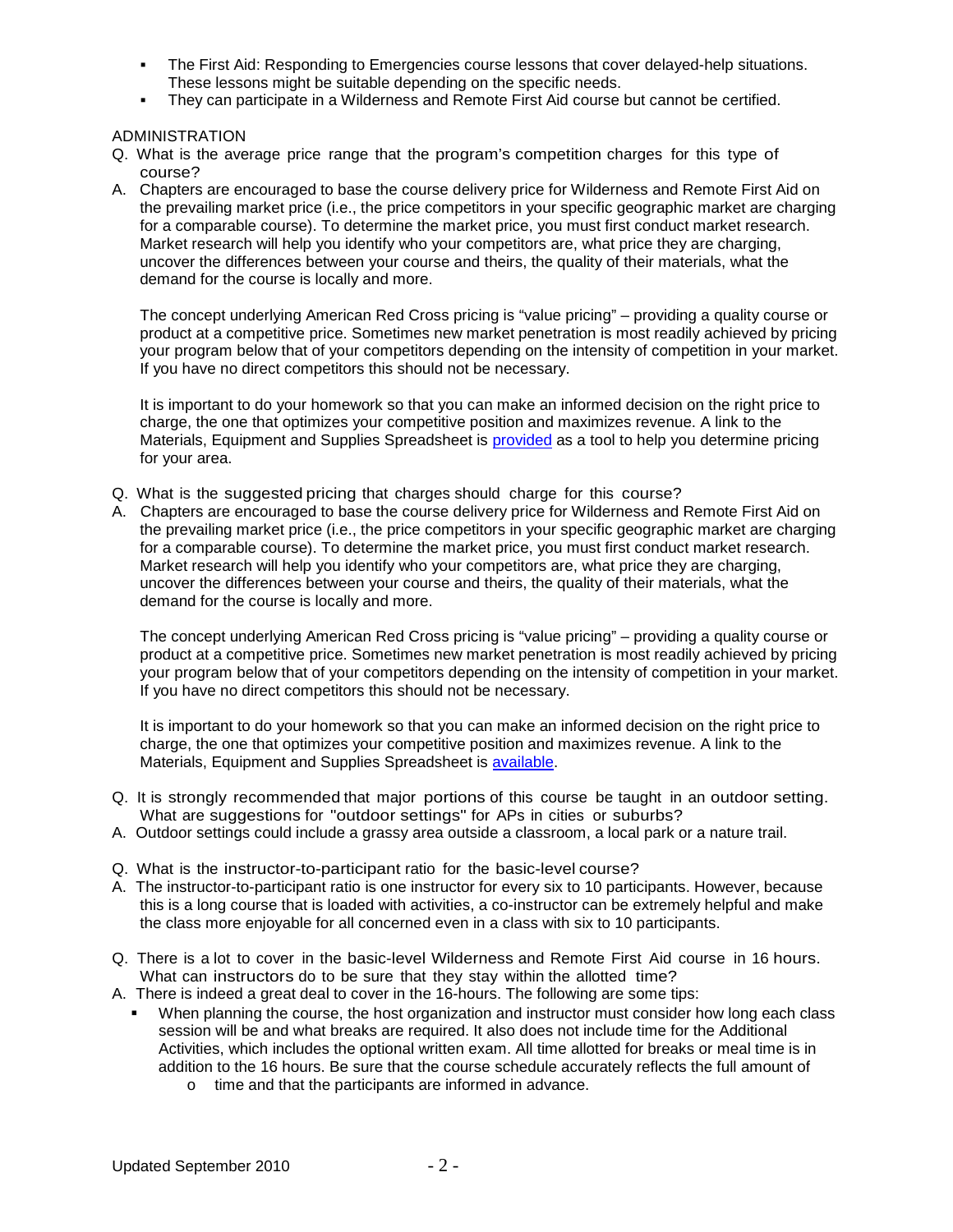- Preparation prior to the start of the course will make it go more smoothly. Some tasks to tackle in advance include making cue cards for scenarios, gathering supplies for scenarios, determining where the different activities and scenarios will take place and making moulage recipes.
- Because this is a long course that is loaded with activities, a co-instructor can be extremely helpful and make the class more enjoyable for all concerned. When working with a co-instructor, make a plan in advance as to who will teach which sections and who will do what to prepare. An
	- o aide can also make a difference and allow you to focus on the instructional aspects of the class.
	- o The aide can help with tasks like administrative duties, gathering supplies and providing demonstrations.
- Instructors should be thoroughly familiar with all the course materials, including the administration section and the appendices in the instructor's manual. These materials provide significant information about the course design and teaching strategies which can help instructors
	- o confidently deliver an effective and engaging course.
- If new instructors are experiencing issues around setting up scenarios, recommend that they take some time to review the online bridging training once again. A significant amount of time is focused on what is different in this course from other classroom-based courses. A review of the
	- o online bridging training could provide even more benefit once the instructors have had an initial
	- o experience with and deeper understanding of the basic-level course.

## **PREREQUISITES**

- Q. What are the prerequisites for participating in the basic-level Wilderness and Remote First Aid course?
- A. To participate in the basic-level Wilderness and Remote First Aid course, individuals must:
	- Be 14 years of age by the last scheduled session of the course.
	- **Have current adult CPR/AED certification.**
- Q. Why do course participants have to be 14 years or older to be certified in this course?
- A. The educational elements in the course—and the need to have the maturity level required to apply decision-making skills—helped determine a minimum age of 14 years. In addition, a minimum age of 14 also meets the BSA age requirements.
- Q. Why is adult CPR/AED a prerequisite?
- A. The rationale behind this is multipart. The first reason is so that the course can focus on the first aid skills needed for a wilderness or remote setting. With this prerequisite, participants come to the course with a basic understanding of some of the terms and principles used in the Wilderness and Remote First Aid course, such as CHECK—CALL—CARE. Another reason is that as it is now, the course can be conducted over a weekend. The 16-hour course is jam packed with first aid training along with scenarios that require application of first aid and decision-making skills. Adding CPR/AED training would plain and simply add length to the course. In addition, a prerequisite of adult CPR/AED also meets the BSA requirements.
- A. Is it acceptable to allow an individual who shows up to class without a current adult CPR/AED certification or equivalent to audit the Wilderness and Remote First Aid course?
- A. While Red Cross policies do allow individuals who do not meet prerequisites to audit a course, it is not recommended in this case. If an individual needs a certificate in this course, there is no benefit to him or her to participate in this 16 hour course without first having met all the prerequisites. There is no review option for the Wilderness and Remote First Aid course. As such, when the individual does present verification of certification in adult CPR/AED, he or she is required to participate in another full Wilderness and Remote First Aid course to receive certification. It is not acceptable to change a grade of "Audit" to a grade of "Pass."
- Q. Does the Red Cross recognize the second year of a 2-year certification that is intended for lay responders as meeting the adult CPR/AED prerequisite?
- A. No. The Red Cross only recognizes the first year of any lay responder CPR/AED certificate or equivalent for purposes of meeting the prerequisite for the Wilderness and Remote First Aid course.
- Q. Does the Red Cross recognize the second year of a 2-year CPR/AED for the Professional Rescuer/Health Care Provider certificate as meeting this prerequisite?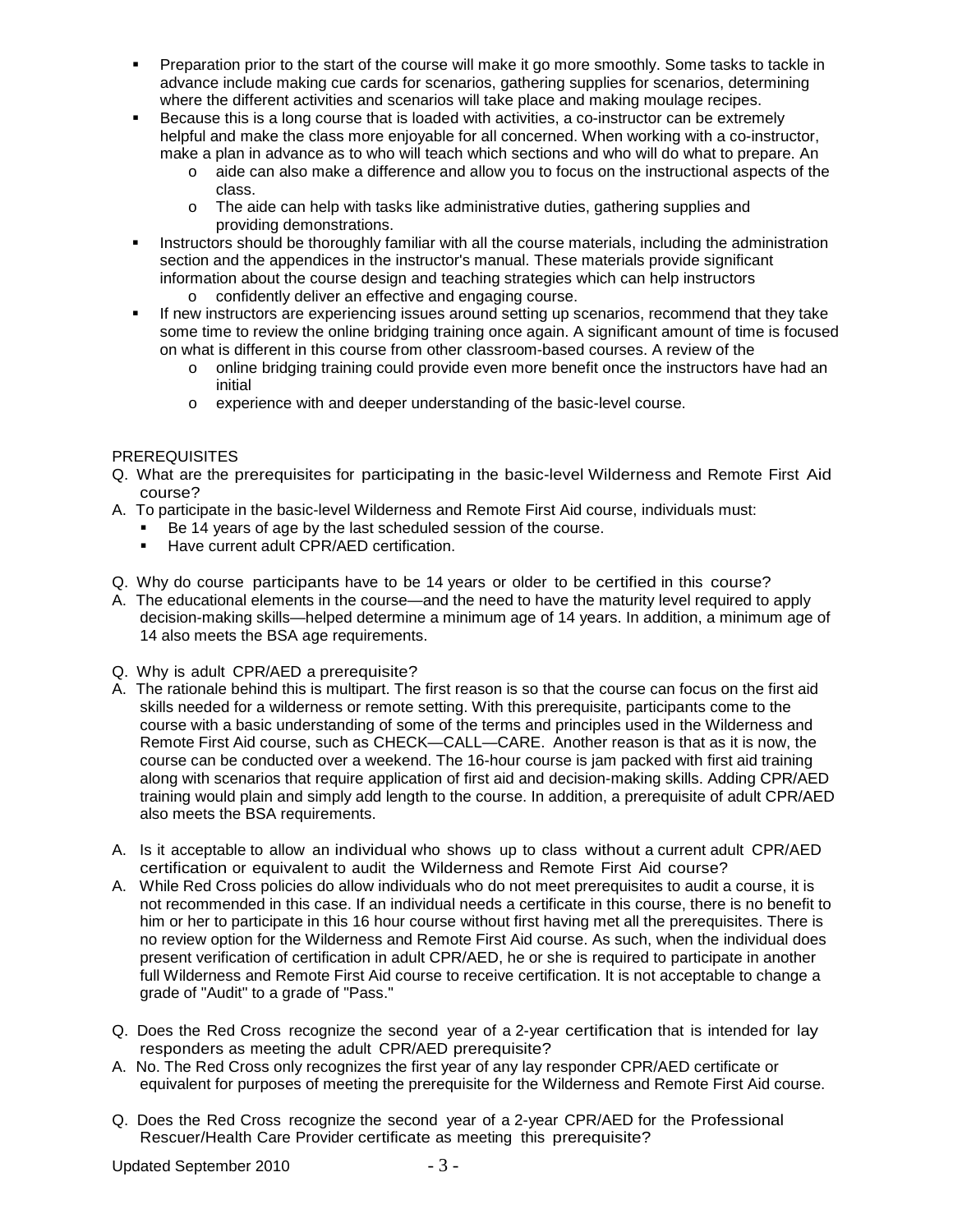- A. Yes. The Red Cross does recognize the CPR/AED for the Professional Rescue/Health Care Provider certificate or equivalent as meeting this prerequisite. The difference between the lay responder and the professional level certification is that it is presumed that individuals working as professional rescuers or health care providers are called upon to use these skills in their job functions and/or receive regular in-service training on this topic which helps to keep their knowledge and skills up to date.
- Q. What should an instructor do if an individual shows up on the first day of class without a current adult CPR/AED or equivalent certificate?
- A. To minimize the chance for this situation to arise, prior to actually enrolling in a course, individuals should be informed of the prerequisite and asked if they meet it. If not, they should be informed of any upcoming adult CPR/AED classes. They should be informed that they will not be permitted to participate in the course if they cannot provide proof of current certification prior to the start of the course. As an additional way to minimize the chance of this situation, instructors should send letters to course candidates informing them of the prerequisite (available in Appendix 3-2 in the instructor's manual). If the situation does arise, however, there are a couple of options:
	- 1. If time is available, the instructor and the provider organization could plan for a challenge and an actual CPR/AED class prior to the start of the course so that these individuals will be able to take the Wilderness and Remote First Aid course.
	- 2. If time is not available, the course candidate should be informed of any upcoming adult CPR/AED classes and then the Wilderness and Remote First Aid courses that follow.
- Q. Why is child CPR/AED not required? Are there any child-related scenarios included in the course? If so, won't not having child CPR/AED be a problem?
- A. The scenarios in the Wilderness and Remote First Aid course are centered on the first aid content learned in the course. Therefore, participants will have the information they need to complete the scenarios. While the Red Cross acknowledges that CPR/AED emergencies can occur in a wilderness or remote location to adults, children and infants, the only requirement for participation in this course is adult CPR/AED. You should certainly encourage any course participants who will be in these environments with children and infants to also be trained for these age groups.
- Q. Is it necessary to maintain an adult CPR/AED certificate in order to maintain the Wilderness and Remote First Aid certificate, or is it simply a prerequisite for training?
- A. No. The adult CPR/AED certificate is a prerequisite to taking the Wilderness and Remote First Aid course. There is no requirement to maintain the adult CPR/AED certificate in order for the Wilderness and Remote First Aid certification to be valid.
- Q. Are instructor and instructor trainer candidates required to provide a current adult CPR/AED certificate prior to participating in instructor training (new course, bridging/crossover or online bridging training)?
- A. No. Instructor and instructor trainer candidates are not required to provide a current adult CPR/AED certificate to participate in instructor training. The eligibility requirements established for each training option ensure that basic-level adult CPR/AED has been completed as a prerequisite to basic-level training.

### **CERTIFICATION**

- Q. What is the validity period of the basic-level Wilderness and Remote First Aid course?
- A. The basic-level Wilderness and Remote First Aid certificate is valid for 2 years from the last session of the training.
- Q. Why is the basic-level certification only valid for 2 years? This makes it difficult to market against other organizations.
- A. This is different from other Red Cross first aid courses as there is a significant amount of knowledgebased content and more skills included in this course. It is also a course for lay responders and so those individuals are not presumed to use their skills regularly. The 2-year certificate validity is also required to meet BSA guidelines. As such, other training agencies will have the same validity period.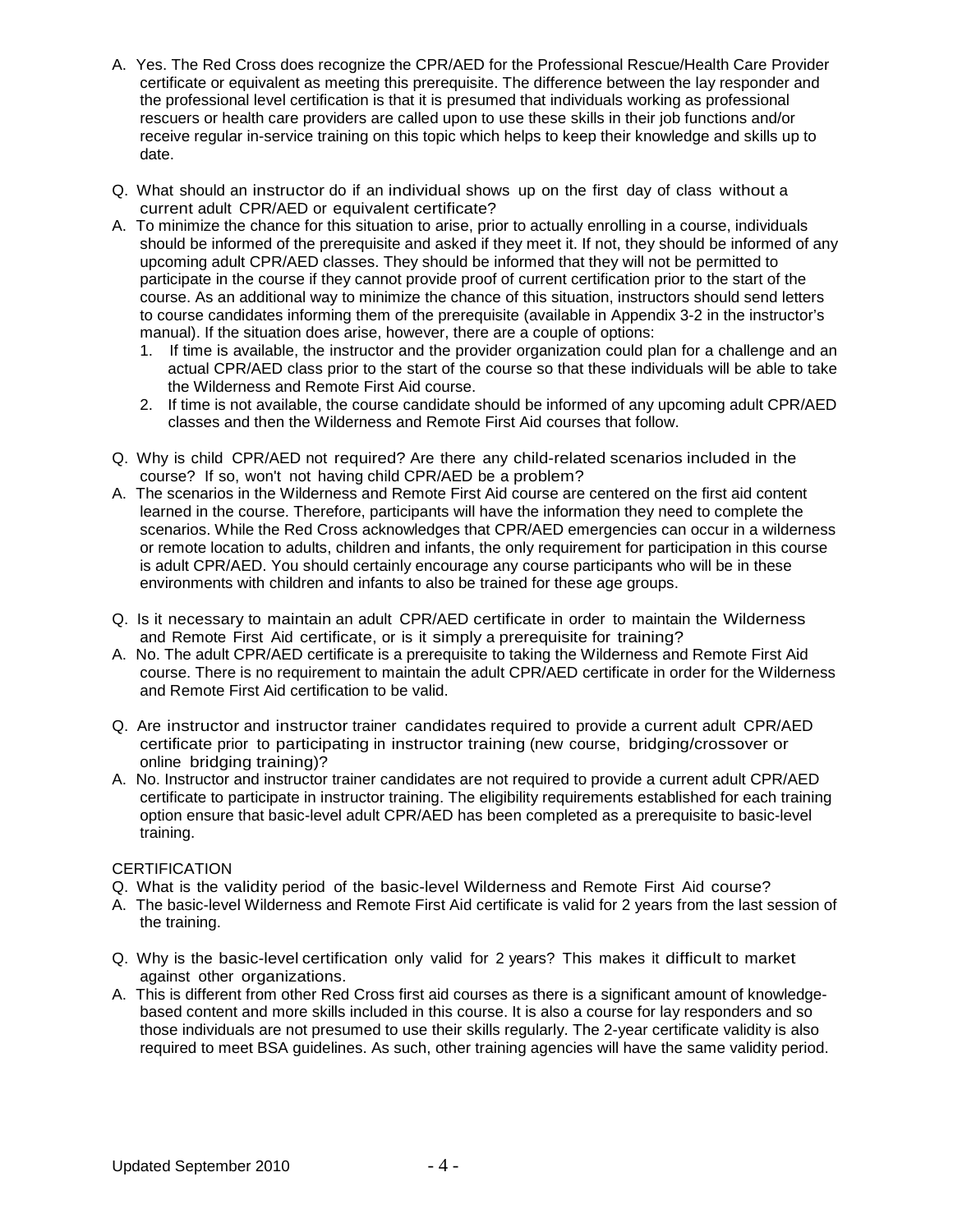- Q. Where does Wilderness and Remote First Aid fall in hierarchy of first aid courses? Is it equivalent to Standard First Aid? (Thinking how CPR/AED for the Professional Rescuer exceeds any requirements for Lay Responder first aid courses.)
- A. Wilderness and Remote First Aid exceeds the requirements for Standard First Aid. There are more knowledge-based content and skills in this course than in the Standard First Aid course. For skills that are in the Wilderness and Remote First Aid course and the Standard First Aid course, the steps are the same. Both courses are at the Lay Responder level.
- Q. Why is there no review or challenge opportunity for this course?
- A. There is no review or challenge to renew certification in the basic-level course for several reasons. There is a significant amount and level of knowledge-based content and skills. Successful completion of this course includes participation in scenarios that rely upon multiple participants playing varying roles that require demonstration of leadership, communication and decision-making skills. Another important factor in this policy is that because this course is for lay responders, it is presumed that they do not use these skills regularly. Participants must retake the course in order to be recertified.

### INSTRUCTOR PREREQUISITES

- Q. Are instructor candidates required to have wilderness experience?
- A. No. Instructors are not required to have wilderness experience; however, they should understand the wilderness and remote context of the course and have the skills and experience to teach significant portions of this course outdoors. It is required that they have a valid American Red Cross Wilderness and Remote First Aid certification or equivalent wilderness first aid training from another agency such as ASHI, ECSI, Mountaineers, NOLS, National Ski Patrol, RMI, SOLO, WMA, or WMI unless they are eligible to do the online bridging training.
- Q. Are current Wilderness First Aid Basics instructors required to complete any training to teach the new Wilderness and Remote First Aid course?
- A. Yes. Current Wilderness First Aid Basics instructors will need to do either the online bridging training available on Instructor's Corner or the Bridging/Crossover Instructor course in order to teach the new Wilderness and Remote First Aid course. Also, they always have the option to take the full Wilderness and Remote First Aid Instructor course if they desire. Please see page 8 of the Program Release Connection for further information.

### TRAINING NEW INSTRUCTORS

- Q. Do you have to be a Lay Responder (or any other type of Red Cross instructor) FIRST to become a Wilderness and Remote First Aid instructor?
- A. No. Anyone is eligible to take Wilderness and Remote First Aid instructor training. There are three training options which depend on his or her background. Please see page 6 of the Program Release Connection for further information.
- Q. Is there a Wilderness and Remote First Aid Instructor course for individuals who are not currently Red Cross instructors or instructors from other wilderness first aid training agencies?
- A. Yes. The Wilderness and Remote First Aid Instructor course is available to any instructor candidate, including those from other training agencies. Instructors from some other agencies are also eligible to take the Bridging/Crossover Instructor course. Please see page 6 of the Program Release Connection for further information.
- Q. I am an authorized Lay Responder First Aid and CPR/AED instructor. I do not have a basiclevel Wilderness and Remote First Aid certificate. How do I become an instructor for the Wilderness and Remote First Aid program?
- A. As a Lay Responder First Aid and CPR/AED instructor, it is not necessary to have a basic-level Wilderness and Remote First Aid certificate to become a Wilderness and Remote First Aid instructor. Lay Responder First Aid and CPR/AED instructors (as well as Emergency Response and Lifeguarding instructors) are eligible to do the online bridging training which will be available beginning February 25, the day the program releases through December 31, 2010. In order to complete the online bridging training you need to obtain and retain the appropriate course materials. Please see page 6 of the Program Release Connection for further information.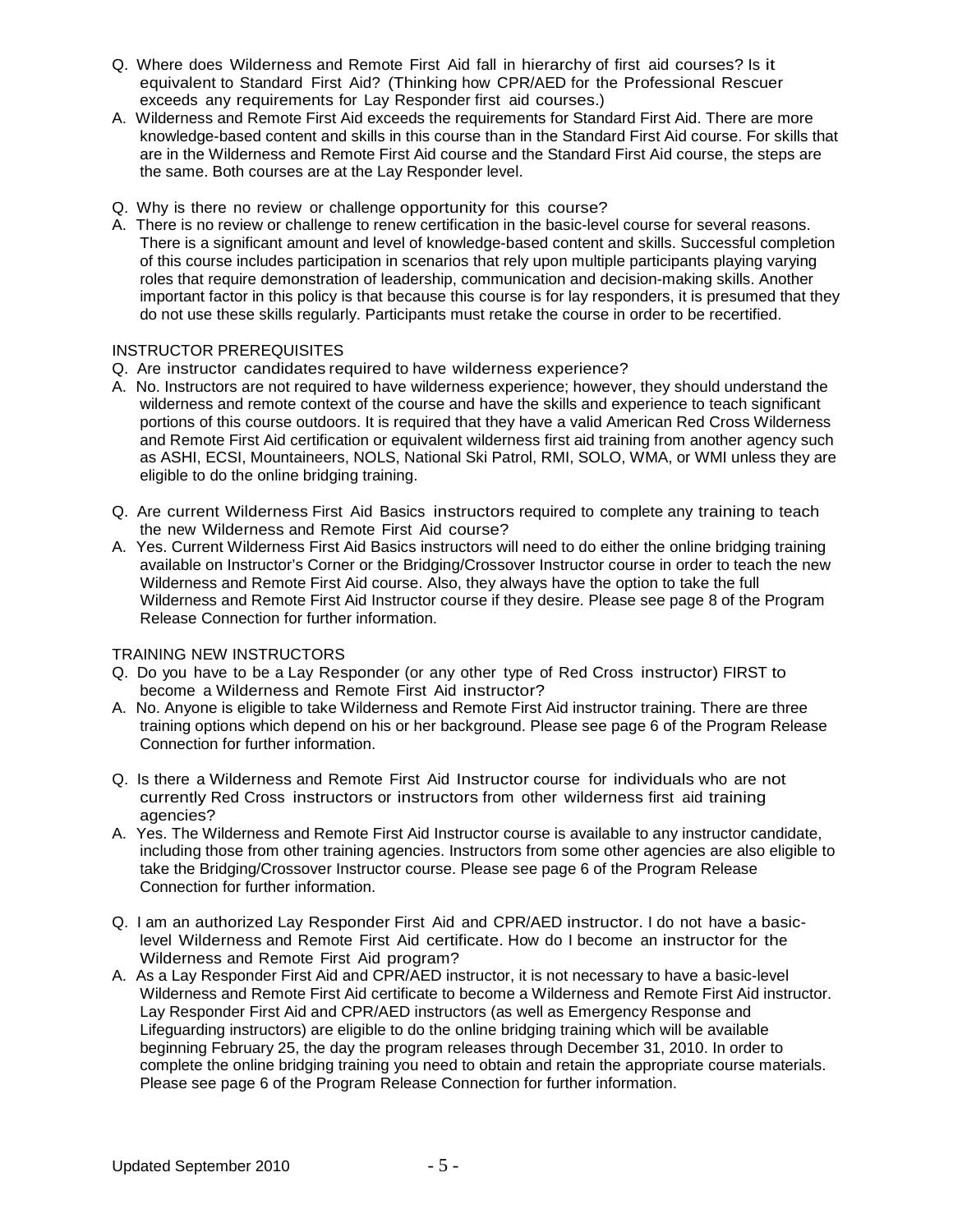### BRIDGING/CROSSOVER OPTION FOR INSTRUCTORS AUTHORIZED IN OTHER AREAS

- Q. Is a Water Safety instructor eligible for the Bridging/Crossover Instructor course?
- A. Yes. Water Safety instructors are eligible for the Bridging/Crossover Instructor course. Please see page 7 of the Program Release Connection for further information.
- Q. Would a Search and Rescue member be an eligible Wilderness and Remote First Aid instructor candidate if he or she completed Fundamentals of Instructor Training course? Would he or she be eligible to complete the online bridging training or the bridging/crossover instructor course?
- A. Because it seems that this person is not an instructor through the Red Cross or any other wilderness training organization, this person would need to follow the new instructor candidate path which is outlined on page 10 of the Program Release Connection.

### ONLINE BRIDGING TRAINING

- Q. Who is eligible to participate in the online bridging training?
- A. The following individuals are eligible to participate in the online bridging training:
	- Current Wilderness First Aid Basics instructors
	- Current Red Cross instructors and instructor trainers from specialty areas that include a first aid component—Lay Responder First Aid and CPR/AED, Lifeguarding and Emergency Response
- Q. How soon can eligible instructor candidates take the online bridging training?
- A. The online bridging training will be available on the program release date, which is February 25, 2010. The online bridging training will be on the Wilderness and Remote First Aid page of Instructor's Corner. In order to successfully complete the online bridging training, which includes a comprehensive exam on all program content, instructor candidates must have all program materials. Instructor candidates need to build in time to obtain program materials prior to beginning the online bridging training.
- Q. Is there any fee to participate or complete the online bridging training?
- A. No. There is no fee to complete the online bridging training; however, in order to fully complete the training, including the online exam, you must obtain and retain the appropriate program materials.

### Required Materials for Instructors

| StayWell Stock Number | Title                                                           |
|-----------------------|-----------------------------------------------------------------|
| 656231                | American Red Cross Wilderness and Remote First Aid Instructor's |
|                       | Manual                                                          |
| 656232                | American Red Cross Wilderness and Remote First Aid Emergency    |
|                       | Reference Guide and Pocket Guide Set                            |

### Required Materials for Instructor Trainers

| StayWell Stock Number | Title                                                           |
|-----------------------|-----------------------------------------------------------------|
| 656231                | American Red Cross Wilderness and Remote First Aid Instructor's |
|                       | Manual                                                          |
| 656232                | American Red Cross Wilderness and Remote First Aid Emergency    |
|                       | Reference Guide and Pocket Guide Set                            |
| CrossNet              | American Red Cross Guide for Training Wilderness and Remote     |
|                       | <b>First Aid Instructors</b>                                    |

Please see page 5 of the Program Release Connection for a list of the prices.

- Q. Is there a skills component to the online bridging training?
- A. No. There is no skills component to the online bridging training.
- Q. Will the verification form be automatically sent to chapters or do instructors or instructor trainers have to send a copy to the chapter?
- A. No. The verification form will not automatically be sent to chapters. Instructors and instructor trainers will need to send a copy to the chapter. Chapters should communicate with their instructors and instructor trainers how to submit the verification form to them.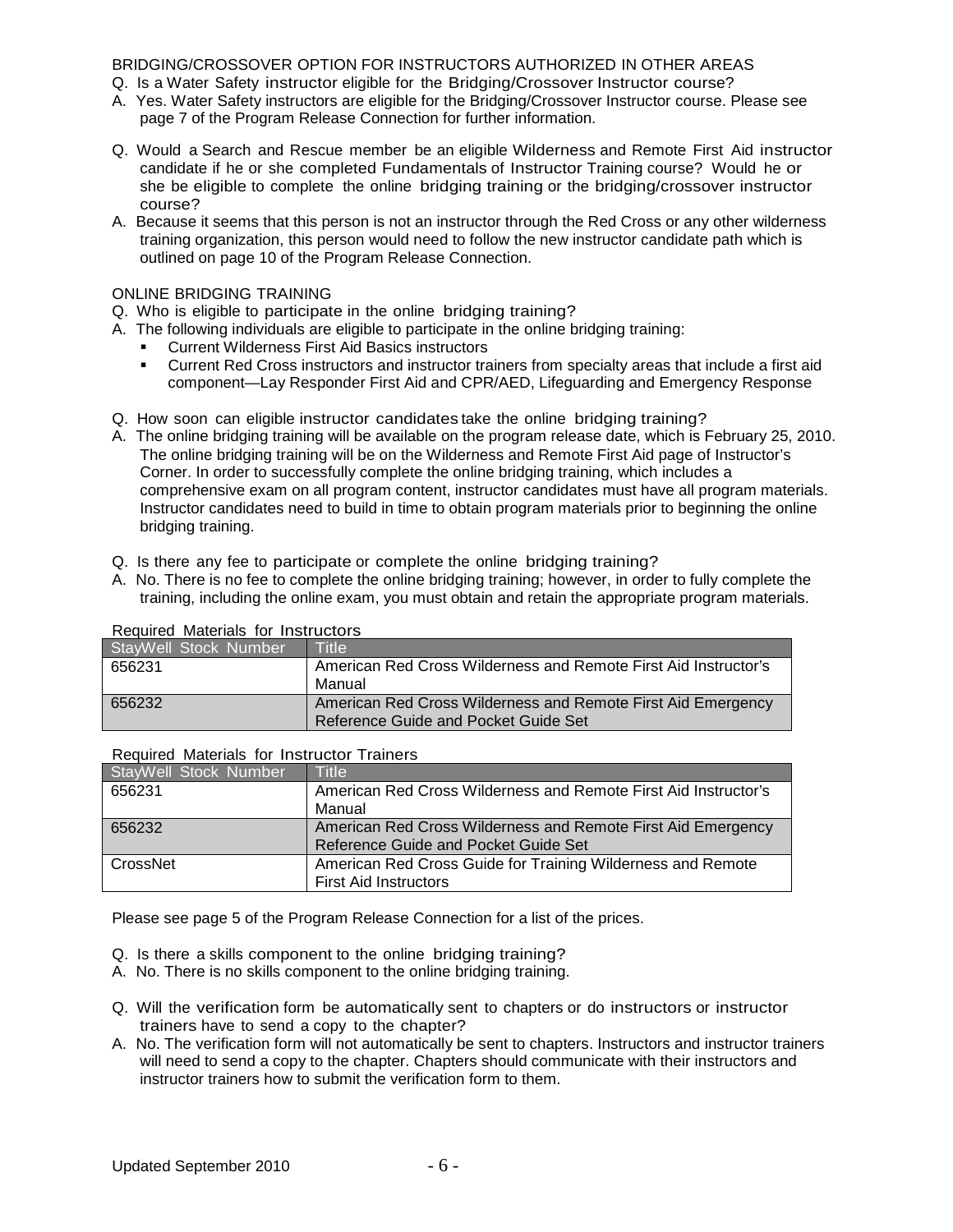- Q. What is the average time expected to complete the online bridging training?
- A. Individuals should plan to spend approximately 2 hours for the training as well as about 30 minutes for the online exam.
- Q. How long will the online bridging training be available on Instructor's Corner?
- A. The online bridging training will be available on Instructor's Corner until December 31, 2010.
- Q. What happens if an instructor loses his or her Wilderness and Remote First Aid Online Bridging Training Final Exam proof of completion certificate?
- A. If an instructor loses his or her confirmation that the exam was completed, the instructor will need to re-take the exam.
- Q. Will a group orientation be available to upgrade current instructors?
- A. No. There is no group orientation option available since this is not an update but a new program. Instead we offer the Bridging/Crossover Instructor course. Please see page 7 of the Program Release Connection.

#### TRAINING INSTRUCTOR TRAINERS

- Q. What steps are required for becoming a Wilderness and Remote First Aid instructor trainer for an individual who is not currently an instructor trainer in any other specialty area?
- A. New instructor trainer candidates will need to follow the process in the Preparedness Training System (PTS). The information for PTS is available through your chapter.
- Q. For instructor trainers who are eligible to participate in the online bridging training or the bridging/crossover instructor course, how soon after completing the training can they teach the Wilderness and Remote First Aid Instructor course?
- A. Once the chapter's supervisory committee has approved the instructor trainer, he or she can begin teaching the instructor course.
- Q. Are currently authorized Wilderness First Aid Basics instructor trainers required to participate in the online bridging training or a bridging/crossover instructor course?
- A. The Transylvania County Chapter did not create a Wilderness First Aid Basics instructor trainer authorization; therefore, these instructor trainers would need to follow the Preparedness Training System process in order to become instructor trainers in Wilderness and Remote First Aid.

#### COURSE CONTENT

- Q. Can we add in-service trainings for customization for our audience? If so, how?
- A. When offering the course to meet certification requirements, adapting the training does not mean that you can add, delete or change the content. Additional content can be added, but that content cannot be used as a basis for certification in Wilderness and Remote First Aid. For additional topics, it is recommended that the topics be included at the end of the course. Please note that additional topics should not be added to courses that are intended to meet the BSA wilderness first aid training requirement.
- Q. Why are CPR/AED skills included in the products when changes are expected once the new Emergency Cardiovascular Care Guidelines will be released in late 2010?
- A. The Wilderness and Remote First Aid Emergency Reference Guide and Wilderness and Remote First Aid Pocket Guide are intended to be used in the Wilderness and Remote First Aid course as well as a reference in the event of an emergency. It was deemed important to include refresher-type information on breathing and cardiac emergencies in these materials to provide prompts for situations that they might encounter within the same materials.

During the development process, we were very cognizant of what could potentially change related to Emergency Cardiovascular Care Guidelines 2010 and worked to ensure that updates to the materials would be simple. The hope is that any impact from Guidelines 2010 will be minimal, but we do realize that protocols may change. Also, we will work to manage print runs and inventory so that subsequent printings can align with the release of the new guidelines with integration of the new information to the extent possible.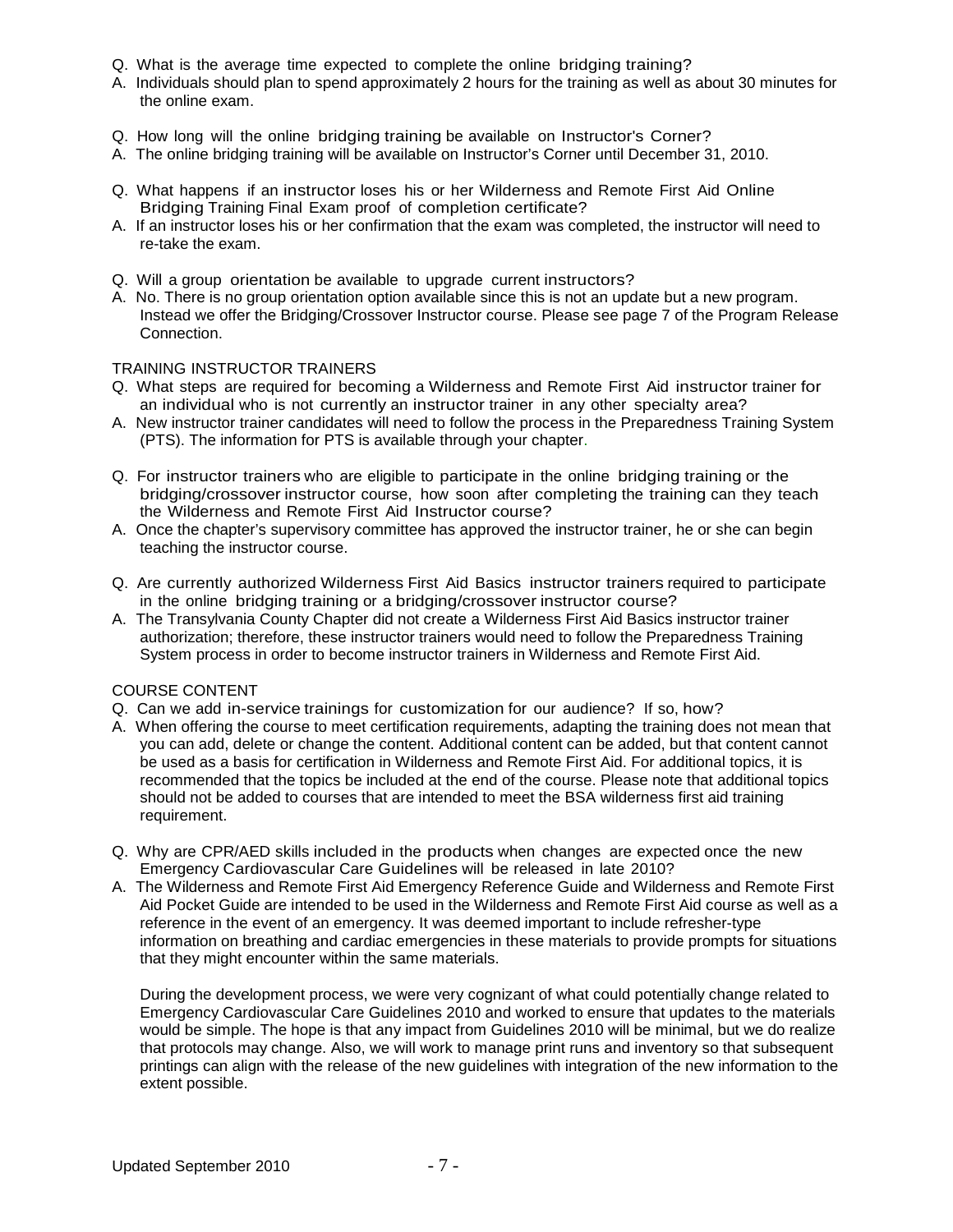- Q. Is there content focusing on long-term care, such as situations where a patient may be in the wilderness overnight?
- A. The content, as it pertains to long-term care, focuses on the long-term management of injuries and illnesses. In the 16-hour course, the focus had to remain on the first aid skills to ensure all the content is taught. There is an additional activity that discusses guidelines for a successful evacuation, including transporting the patient, and also a section on guidelines when waiting for help, such as setting up a temporary shelter.
- Q. Is treatment of shotgun and rifle wounds included in the course?
- A. The course includes information on treating wounds, from puncture wounds to lacerations to avulsions. The content goes into detail about direct pressure and tourniquet use to control bleeding, wound cleaning and wound closure. The use of an occlusive dressing is also discussed in the course content.
- Q. Are there any guidelines on medications or other maintenance remedies?
- A. The use of medications is addressed in the training where appropriate. While the content does address the use of medications, you should always check state and local regulations regarding use of prescription and over-the-counter medications.
- Q. How much time is dedicated to scenarios?
- A. There are 2 hours of scenarios included within the basic-level course in the topics of Primary Assessment; Wounds and Wound Infection; Head (Brain), Neck and Spinal Injury; and Bone and Joint Injuries.
- Q. Are the scenarios timed, and is it expected that each scenario be done twice to allow role reversal for the victim and possibly the note-taker?
- A. The scenarios are not timed nor is there a need to do each scenario twice to allow for role reversal but it is advised to have participants switch roles for each scenario. The following information about scenarios is included in the Guide for Training Wilderness and Remote First Aid Instructors:
- 1. Scenarios tend to work best when they are limited to about six participants. If your course has more than six participants, you should consider adding more roles to the scenario. Because of the unique environment and the complicated nature of scenarios, two or more instructors are preferred, especially for groups larger than six.
- 2. You can also add additional roles to make the scene as realistic as possible and meet the needs of the participants.
- 3. What are examples of additional roles you could assign to help make the scenario realistic? Answers: Responses could include the following:
	- o Someone who disagrees with the leader.
	- o A person declines to help when asked.
	- o A person offers to help, but does so incorrectly.
	- For additional roles, create your own cue cards or privately provide information to the individual role player (i.e., do not allow the responder to know about the role) so the responder can react to the scene as he or she discovers it.
	- It is also common for one person to dominate, in which case you should appoint a leader for each scenario or build the expectation of allowing everyone to be a leader, patient and note-taker at some point.
	- **During the reflecting phase, the intent is to talk openly about the experience from multiple points** of view and help one another learn. Having participants take turns playing different roles during scenarios throughout the course is one way to ensure that multiple points of view are heard.
- Q. Is a written exam required to pass the basic-level course?
- A. No. There is not required written exam. There is an optional written exam that can be used in the event that a regulatory agency or other rules require a written exam. The optional written exam is categorized as an Additional Activity and therefore is not included in the 16-hour course length. If the written exam is administered, additional time should be added to the course.
- Q. Since no written exam is required, is there a check off sheet to ensure that participants complete all required skills and scenarios?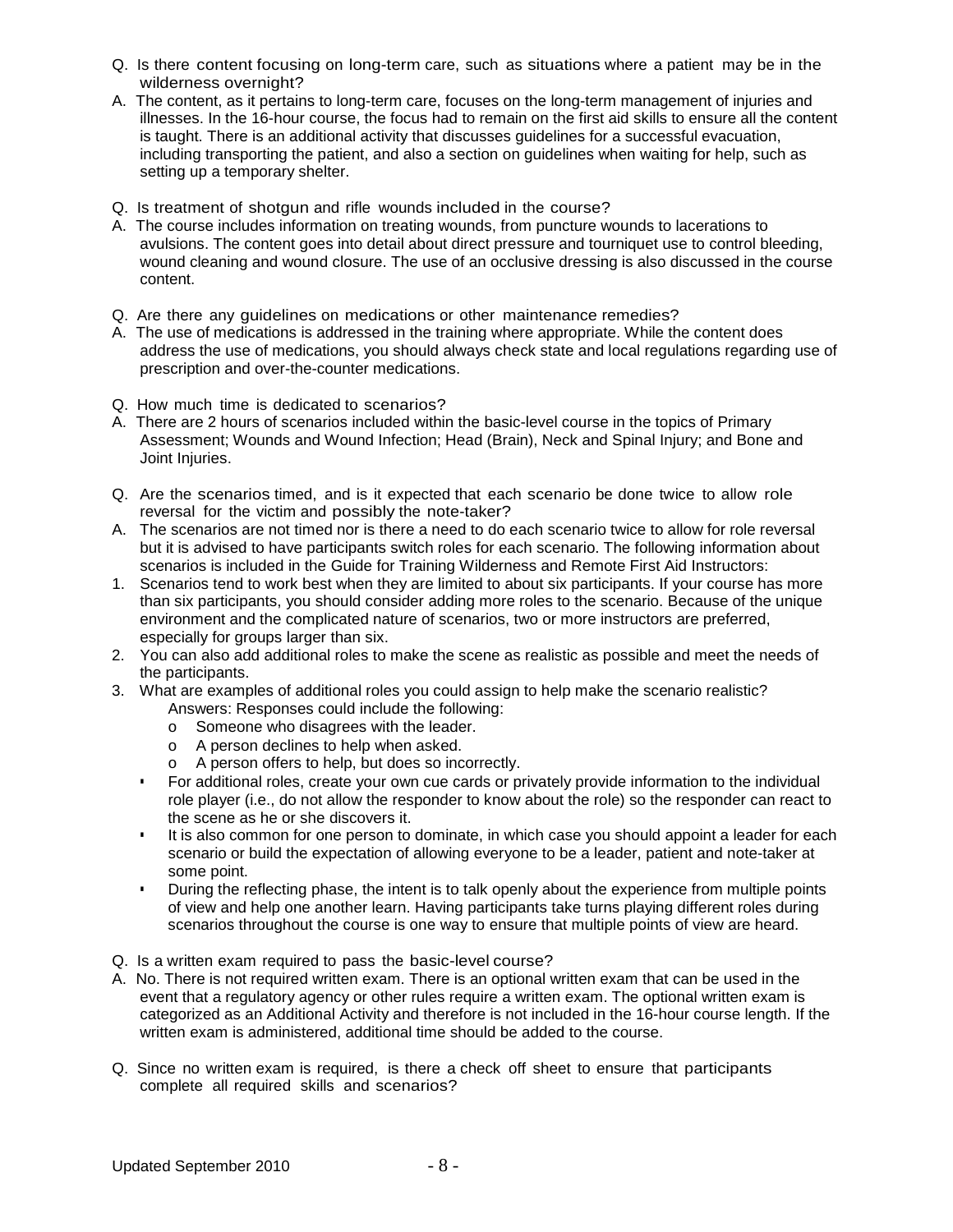- A. A competency check sheet is included within the appendices for use during scenarios to ensure participants are meeting the requirements of the scenario. There is no check off sheet that includes all required skills.
- Q. What does "Shout It Out" mean?
- A. Shout It Out is simply a name for the activity. The instructor poses a question and the participants "shout out" their answers. Question-and-answer activities can be conducted in a number of ways. In a Shout It Out activity, the instructor provides an open-ended question that participants can freely answer without raising a hand or waiting to be called. This activity uses rapid recall of information, adds energy to the classroom and helps the instructor assess knowledge before moving on to another topic. This activity can be conducted in large or small groups cooperatively or as a competition. One example of a Shout It Out question is: "What materials do you have in your pack that you could use to splint a leg?"
- Q. Is there a functional definition for evacuate fast versus slow?
- A. Anytime evacuate rapidly/slowly is indicated it means that evacuation is required as these situations are or can become life-threatening. Go Fast or Go Slow refers to the speed at which that evacuation should take place. Go Fast means an immediate, speedy evacuation as these situations are lifethreatening and require immediate advanced care. Go Slow means the evacuation is not as speedy, but is still immediate as these are not life-threatening but could become life-threatening if not cared for.
- Q. Do instructors and participants have to use the report form/rescue request that is provided in the course?
- A. No. The rescue request and report form are merely samples that instructors and participants can use during and after class. Use of these forms is not required after the course. The forms can be modified based on the needs after the course or a different form may be used. Two alternates of the report form/rescue request are available on **Instructor's Corner**.
- Q. Why is the guidance to NOT use ice when caring for snake bites?
- A. Ice does not deactivate or slow the venom. It can cause frostbite and/or damage the tissues surrounding the wound. Do NOT use ice.
- Q. Why is the guidance to NOT apply suction to snake bites?
- A. While applying mechanical suction (such as with an extraction pump) has been recommended by many authorities in the past, it is highly unlikely that it will remove any significant amount of venom, and it is possible that suction could actually increase local tissue damage.
- Q. Why do the care steps say to open a blister?
- A. The care steps for a blister include opening the blister because, according to the BSA Wilderness First Aid Curriculum and Doctrine Guidelines, "Blisters feel better when deflated, and controlled draining is far better than having them rupture inside a dirty sock."
- Q. Is there a functional definition for evacuate fast versus slow?
- A. Anytime evacuate rapidly/slowly is indicated it means that evacuation is required as these situations are or can become life-threatening. Go Fast or Go Slow refers to the speed at which that evacuation should take place. Go Fast means an immediate, speedy evacuation as these situations are lifethreatening and require immediate advanced care. Go Slow means the evacuation is not as speedy, but is still immediate as these are not life-threatening but could become life-threatening if not cared for.
- Q. Do instructors and participants have to use the report form/rescue request that is provided in the course?
- A. No. The rescue request and report form are merely samples that instructors and participants can use during and after class. Use of these forms is not required after the course. The forms can be modified based on the needs after the course or a different form may be used. Two alternates of the report form/rescue request are available on [Instructor's](https://www.instructorscorner.org/RInstructor%27s%20Corner) Corner.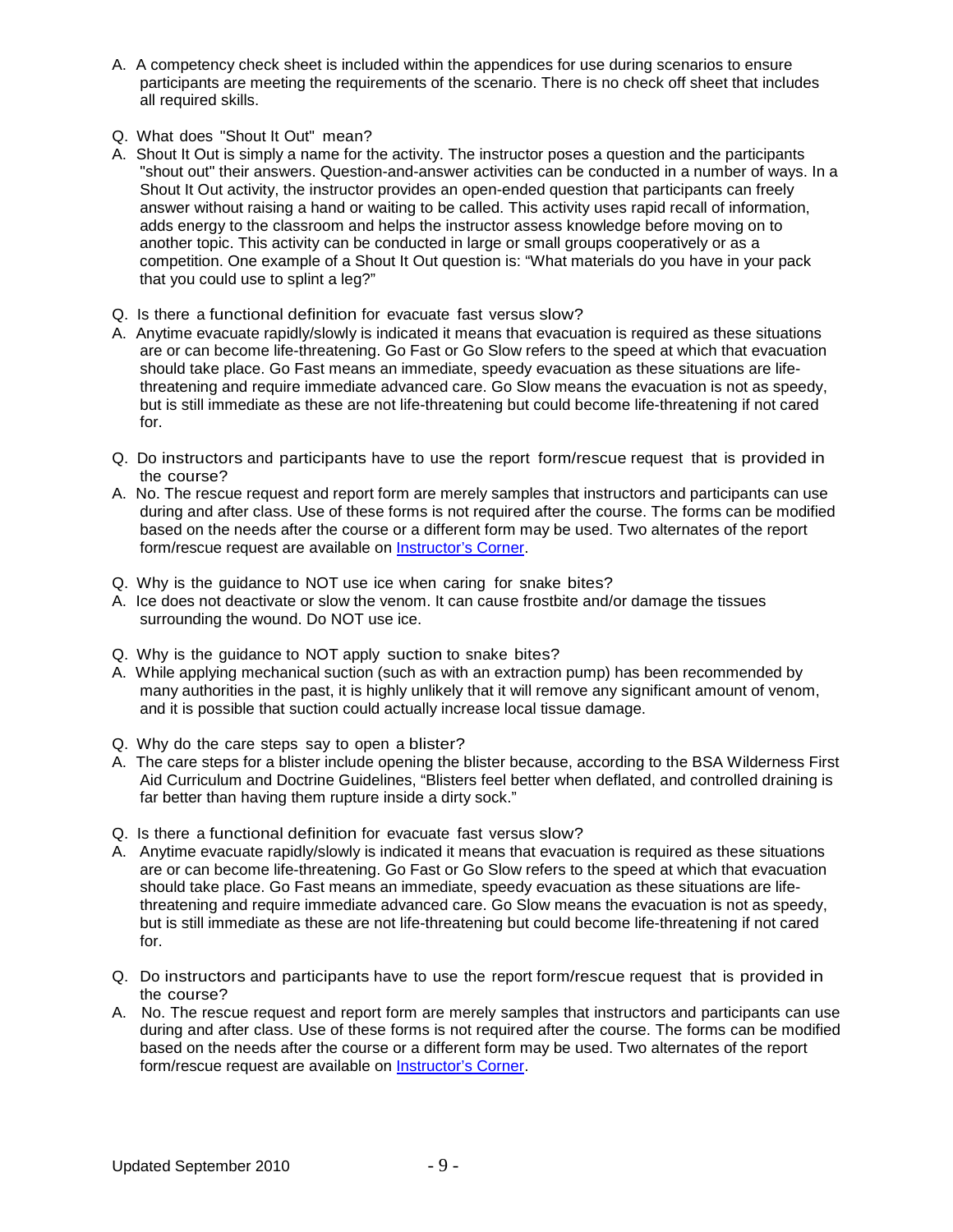### SUPPORTING PRODUCTS

- Q. The Wilderness and Remote First Aid Emergency Reference Guide does not follow the flow of the course. Why not?
- A. The Wilderness and Remote First Aid Emergency Reference Guide is designed for two purposes: as a resource during class to learn about injuries and illnesses and how to care for them and also after the class is over as a reference in the event that response and care is required. The emergency reference guide is organized in alphabetical order by major illnesses or emergencies. Throughout the class, it is referenced repeatedly so that participants become familiar with the major categories and content so that out of class it is an effective and logical reference when necessary.
- Q. Is there a video to support this program? If not, why not?
- A. There is no video for the Wilderness and Remote First Aid basic-level or instructor course for a variety of reasons. One driving factor was the desire by all to keep the cost of the program as low as possible. Another factor was that it was important for the Red Cross to release this program by March 2010, which is the date that the BSA requires this training. Video development would have significantly impacted both.

In addition to those factors, there are other reasons that video support is not necessary for the success of this program. Major portions of the course are intended to be taught in an outdoor setting which makes using video logistically more difficult and potentially time consuming. Also, the Red Cross typically uses video to standardize instruction, but there is really no standard for doing things in the wilderness—it is quite situational. The course relies on the instructor to facilitate discussions and lead activities, demonstrate required skills, and lead skill sessions and scenarios.

- Q. Can video support from other sources/courses be used?
- A. No. Video support from other courses or sources cannot be used with the American Red Cross Wilderness and Remote First Aid course.
- Q. Is there a PowerPoint presentation that can be used in the basic-level or instructor course?
- A. No. For many of the same reasons that video support was not developed, no PowerPoint presentation was developed either.
- Q. Will there be a CD-ROM with the instructor's manual?
- A. No. There is no CD-ROM associated with this program. All the materials required to teach the courses are in the printed program materials. For many of the same reasons that video support was not developed, no CD-ROM was developed either.

## MARKETING AND SALES

- Q. What are examples of workplace markets that have regulatory requirements for wilderness first aid training?
- A. While OSHA does not specifically require wilderness first aid training for occupational settings, the Wilderness and Remote First Aid course does include enhanced content to meet OSHA Best Practices for Workplace First Aid Programs. Remote occupational environments are not required to specifically provide wilderness first aid training to their employees; OSHA's Standard for First Aid Programs only stipulates that employees be trained in first aid in the absence of an infirmary, clinic or hospital. However, workplaces in remote environments are likely to see the value in providing Wilderness and Remote First Aid training that will help prepare their employees to respond to lifethreatening situations when help may be delayed.

Any employer with 10 or more employees is subject to require employee training in first aid specific to workplace needs. Below is a list of examples of a number of such employers:

- Mining
- Oil and energy workers
- Logging
- Farming/agriculture
- Utilities in rural areas
- Construction companies in rural areas
- Commercial fisherman
- Land surveyors, geologists and other field workers